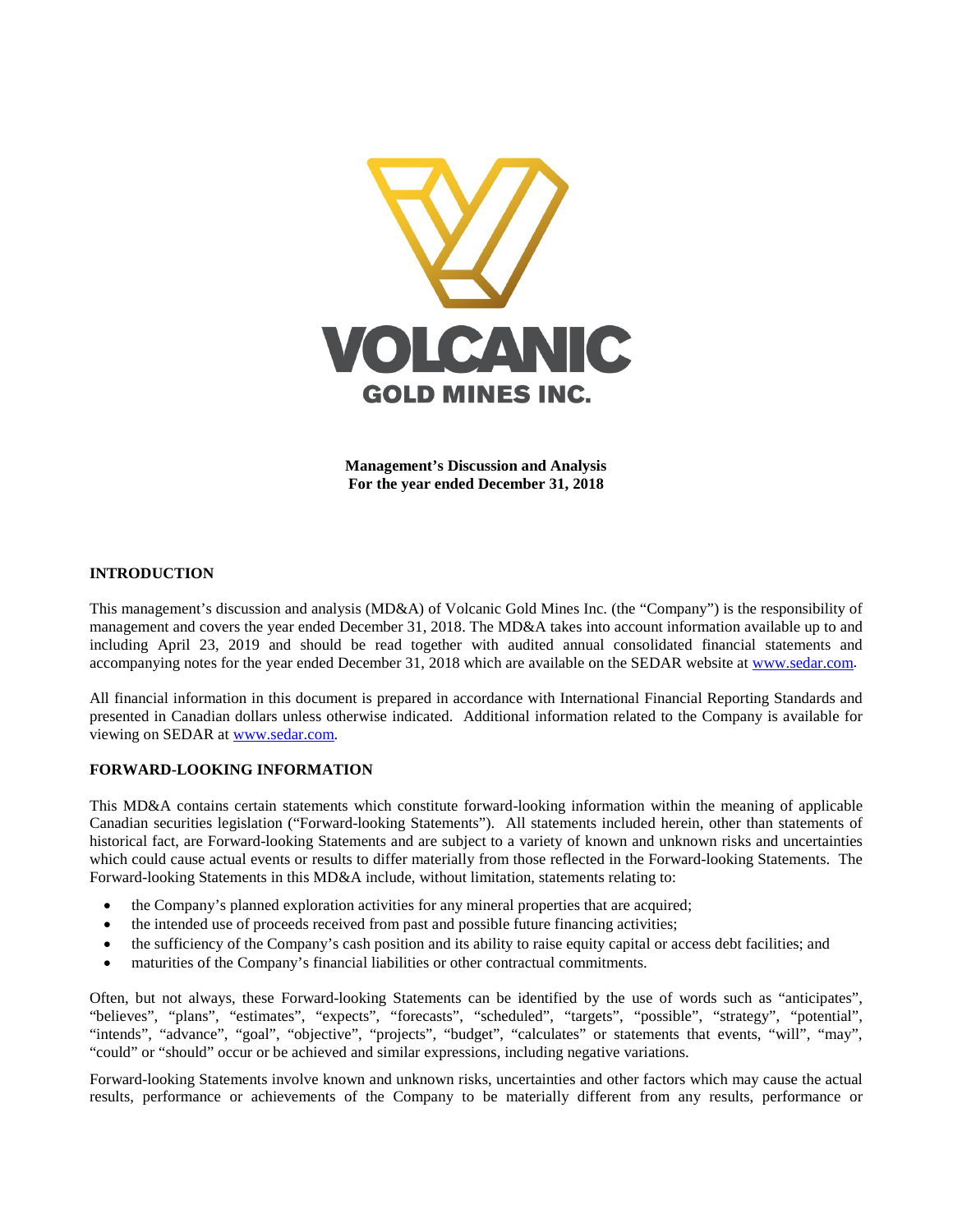achievements expressed or implied by the Forward-looking Statements. Such uncertainties and factors include, among others:

- risks associated with mineral exploration and project development;
- fluctuations in commodity prices;
- fluctuations in foreign exchange rates and interest rates;
- credit and liquidity risks;
- changes in national and local government legislation, taxation, controls, regulations and political or economic developments in countries in which the Company does or may carry on business;
- reliance on key personnel;
- property title matters;
- local community relationships;
- risks associated with potential legal claims generally or with respect to environmental matters;
- adequacy of insurance coverage;
- dilution from further equity financing;
- competition; and
- uncertainties relating to general economic conditions;

as well as those factors referred to in the "Risks and Uncertainties" section in this MD&A.

Forward-looking Statements contained in this MD&A are based on the assumptions, beliefs, expectations and opinions of management, including but not limited to:

- all required third party contractual, regulatory and governmental approvals will be obtained for the exploration and development of the Company's properties;
- there being no significant disruptions affecting operations, whether relating to labor, supply, power, damage to equipment or other matter;
- permitting, exploration and development activities proceeding on a basis consistent with the Company's current expectations;
- expected trends and specific assumptions regarding commodity prices and currency exchange rates;
- prices for and availability of fuel, electricity, equipment and other key supplies remaining consistent with current levels; and
- the accuracy of the Company's current mineral resource estimates.

These Forward-looking Statements are made as of the date hereof and the Company disclaims any obligation to update any Forward-looking Statements, whether as a result of new information, future events or results or otherwise, except as required by law. There can be no assurance that Forward-looking Statements will prove to be accurate, as actual results and future events could differ materially from those anticipated in such statements. Accordingly, investors should not place undue reliance on Forward-looking Statements.

### **DESCRIPTION OF BUSINESS**

The Company's business is the acquisition and exploration of mineral properties, focused on consolidating land packages in under-explored countries.

# **CORPORATE ACTIVITIES**

In March 2019, the Board of Directors determined that it would be in the best interests of the Company and its shareholders to (i) settle certain outstanding debt by the issuance of common shares, (ii) consolidate the Company's issued common shares on the basis of one new share for every seven existing shares (the "Consolidation") and thereafter (iii) complete a non-brokered private placement financing to raise proceeds of up to \$375,000 ("Private Placement").

#### **All references in this MD&A to loss per share, common shares, share purchase warrants and stock options reflect the Consolidation.**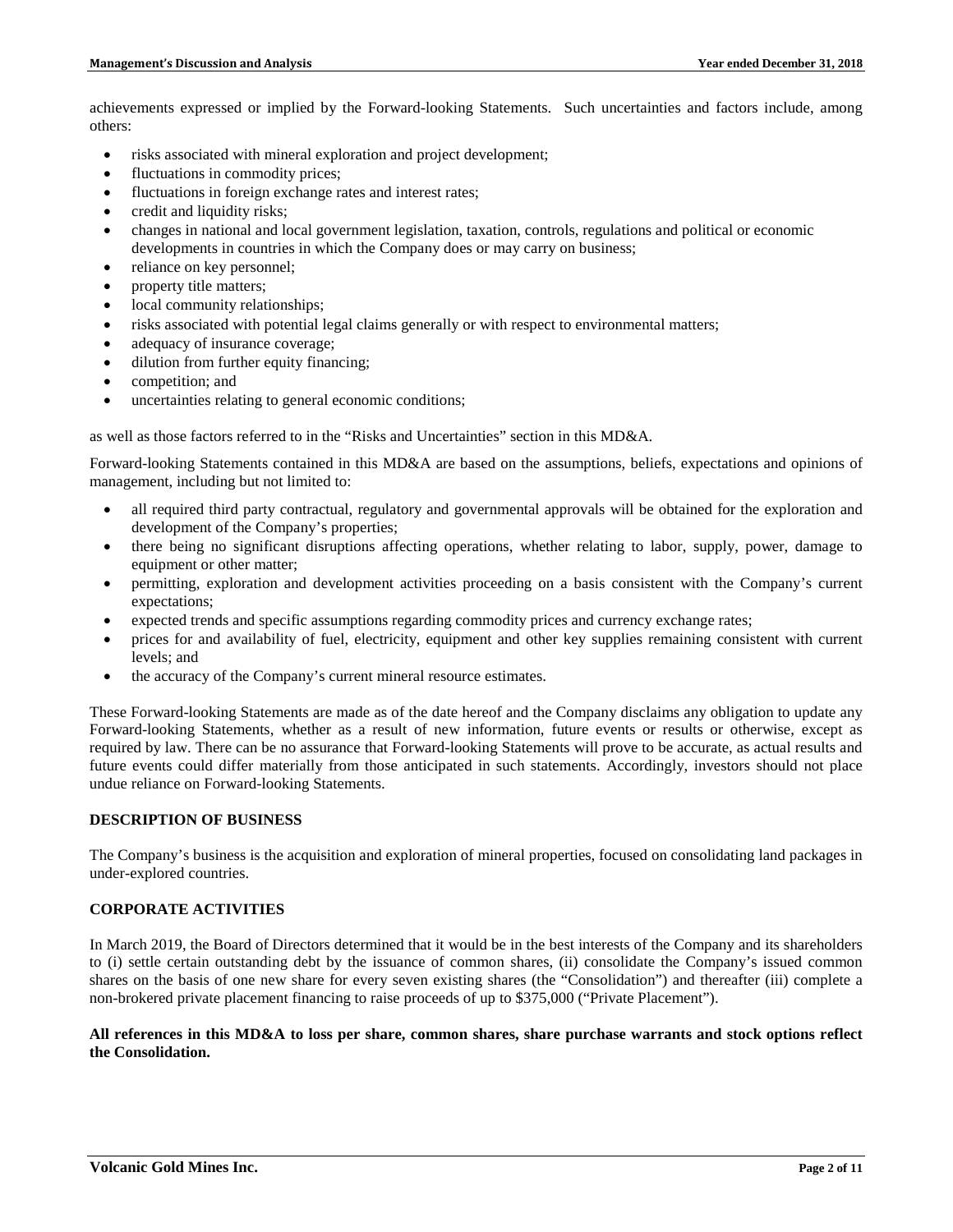In order to preserve its current cash on hand, the Company completed March 26, 2019 a debt settlement transaction by issuing 548,660 common shares (3,840,620 pre-consolidation common shares) at a deemed price of \$0.35 per share (\$0.05 per share pre-consolidation) to settle a total of \$192,031 in debt.

The Consolidation was completed effective April 8, 2019. The name and trading symbol of the Company remain unchanged.

On April 16, 2019, the Company completed the Private Placement by issuing 1,500,000 units ("Units") at \$0.25 per Unit, raising proceeds of \$375,000. Each Unit consists of one common share and one warrant entitling the holder to purchase one additional common share of the Company at \$0.35 for one year from closing. The proceeds of the placement are intended to be used for general working capital purposes.

# **PROPERTY UPDATE**

# *Mandiana Project, Guinea*

In January 2017, the Company completed the acquisition of a 75% interest in the Mandiana Project, a gold property located in the Republic of Guinea, from Sovereign Mines of Africa PLC ("SMA").

The Mandiana Project consisted of two contiguous exploration licences which covered an area of approximately 304 square kilometres situated approximately 80 kilometres southeast of AngloGold Ashanti's Siguiri gold mine in eastern Guinea. SMA drilled 119 reverse-circulation and diamond core holes for a total of over 16,000 metres of drilling, targeting under the areas of the artisanal mining activity. A Mineral Resource Statement for the Mandiana Project was issued by SMA in January 2014, prepared to JORC Code standards by SRK Consulting (UK) Ltd. The Company retained the services of SRK Consulting (Canada) Ltd. to update SMA's technical report to NI 43-101 standards and re-issued a new Mineral Resource statement for Mandiana.

In 2017, the Company completed a total of just over 1,500 metres of reverse-circulation and diamond drilling at Mandiana, and over 11,000 metres of air core drilling. The program resulted in the expansion of the strike potential of the Yagbelen Resource at Mandiana by approximately 1,000 metres, and its lateral potential by up to 500 metres. In early 2018, the Company's next planned drill program at Mandiana was postponed due to operational delays brought about by the former Administrateur Général of the Company's Guinean operating subsidiary, Guiord SA ("Guiord"). In June 2018, the Company announced that it had effected the appointment of its CEO, Jeremy Crozier, as the new Administrateur Général of Guiord, in order to permit the Company's management to directly conduct the activities of Guiord, including completing the renewal of the licences comprising the Mandiana Project.

The exploration licence covering the northern portion of the Mandiana Project, in which the mineral resource occurs, had an expiry date of March 30, 2018, and the southern licence was due to expire in October 2018. The Company submitted renewal applications in advance of the expiry dates; however, in November 2018, it was determined that Guiord had not been successful in securing renewed title to the licences. While the Company made considerable efforts to renew said title, the process was significantly hampered by irregularities and intransigence on the part of the former Administrateur Générale of Guiord. As well, the permit renewal process was hindered by a lack of administrative clarity and a high degree of uncertainty on the part of the Government of Guinea. In particular, the Ministry of Mines and Geology declined to acknowledge the authority of the Company's CEO as the new Administrateur Générale of Guiord despite his appointment being duly and legally registered with the Cour d'Appel de Conakry.

With no improvement expected in dealing with the Ministry of Mines and Geology, the Board of Directors of the Company determined that it was not in the best interests of its shareholders to continue working in Guinea.

# *Other Projects*

In May 2017, the Company entered into a binding and exclusive Memorandum of Understanding ("MOU") to acquire up to a 100% interest in the Seimana Project in Guinea, subject to the execution of a Definitive Agreement, and renewal of the mineral tenures that collectively comprise the Property. Seimana comprised four exploration permits, which together adjoined much of the western boundary of the Mandiana Project. Based on the results of the Company's due diligence procedures, the Company determined in July 2018 to terminate the MOU.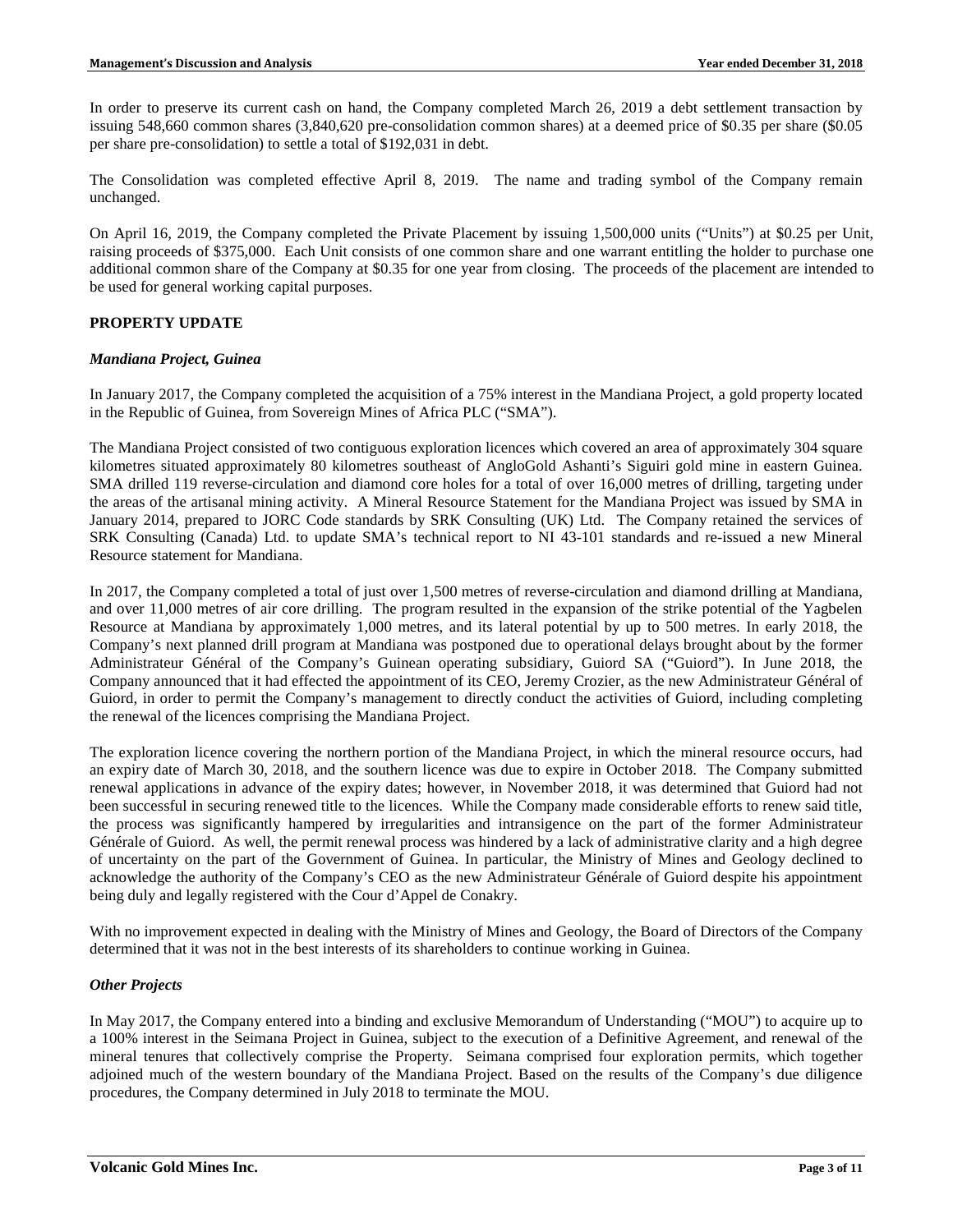The Company also announced in November 2018 that it had withdrawn from its previously announced proposed acquisition of exploration permits located in the Ivory Coast, as the results of management's due diligence exploration work did not justify continuing with the project.

*Simon Meadows Smith, consulting geologist to the Company, is a Qualified Person as defined by National Instrument 43- 101 -- Standards of Disclosure for Mineral Projects, and has reviewed and approved the disclosure of technical information contained in this MD&A. Mr. Meadows-Smith holds a BSc degree in geology from Nottingham University, England, and has been involved in mineral exploration since 1988, including 20 years of experience working in West Africa. He is a Fellow in good standing of the Institute of Materials, Minerals & Mining in London.*

# **SELECTED ANNUAL INFORMATION**

The following table provides financial results for the years ended December 31, 2018, 2017 and 2016:

|                                                | 2018          | 2017      |     | 2016    |
|------------------------------------------------|---------------|-----------|-----|---------|
| Exploration expenditures                       | \$<br>631.952 | 2,825,047 | ۵D. | 247,254 |
| Loss and comprehensive loss attributed to      |               |           |     |         |
| equity shareholders of the Company             | 3,333,835     | 6,403,352 |     | 429.543 |
| Basic and diluted loss per share attributed to |               |           |     |         |
| equity shareholders of the Company             | 0.51          | 1.05      |     | 0.21    |
| Total assets                                   | 167.559       | 3,959,216 |     | 479.719 |
| Total liabilities                              | 392.423       | 182.991   |     | 311,424 |
| Non-controlling interest (deficiency)          | (176, 411)    | 490.843   |     |         |
| Working capital (deficiency)                   | (292, 217)    | 1,048,676 |     | 168.295 |

# **RESULT OF OPERATIONS**

All references to 'loss' in the results of operations discussion below refers to the loss attributed to equity shareholders of the Company.

# *Quarter ended December 31, 2018*

During the quarter ended December 31, 2018 the Company incurred a loss \$173,120, compared to a loss of \$1,288,345 for the quarter ended December 31, 2017. Significant expenses for the quarters ended December 31, 2018 and 2017 are as follows:

|                                         | 2018         | 2017          |
|-----------------------------------------|--------------|---------------|
| Exploration expenditures                | \$<br>96.128 | \$<br>232,274 |
| Consulting and management fees          | 21,700       | 57.446        |
| Investor relations (recovery)           | (22, 244)    | 135,504       |
| Office and administration               | 24,015       | 28,337        |
| Professional fees                       | 27,089       | 38,882        |
| Salaries and benefits                   | 18,447       | 22,357        |
| Travel                                  | 4,132        | 77.041        |
| Write-off of deferred acquisition costs |              | 693.337       |

Exploration costs for the current quarter were less than the comparative quarter as activity in Guinea was significantly reduced while the Company took steps to restructure its Guinea operations and ultimately decide to cease operations in Guinea entirely.

Consulting and management fees for both quarters included fees paid or accrued to the CEO, the former VP, Capital Markets, and a director providing advisory services. Investor relations costs include agreements with third parties for capital market consulting and corporate development. Office and administration costs relate mostly to an administrative cost sharing agreement with Gold Group Management Inc. ("Gold Group"), a private company controlled by a director, which is reimbursed by the Company for certain shared rent and other corporate expenses paid by Gold Group on behalf of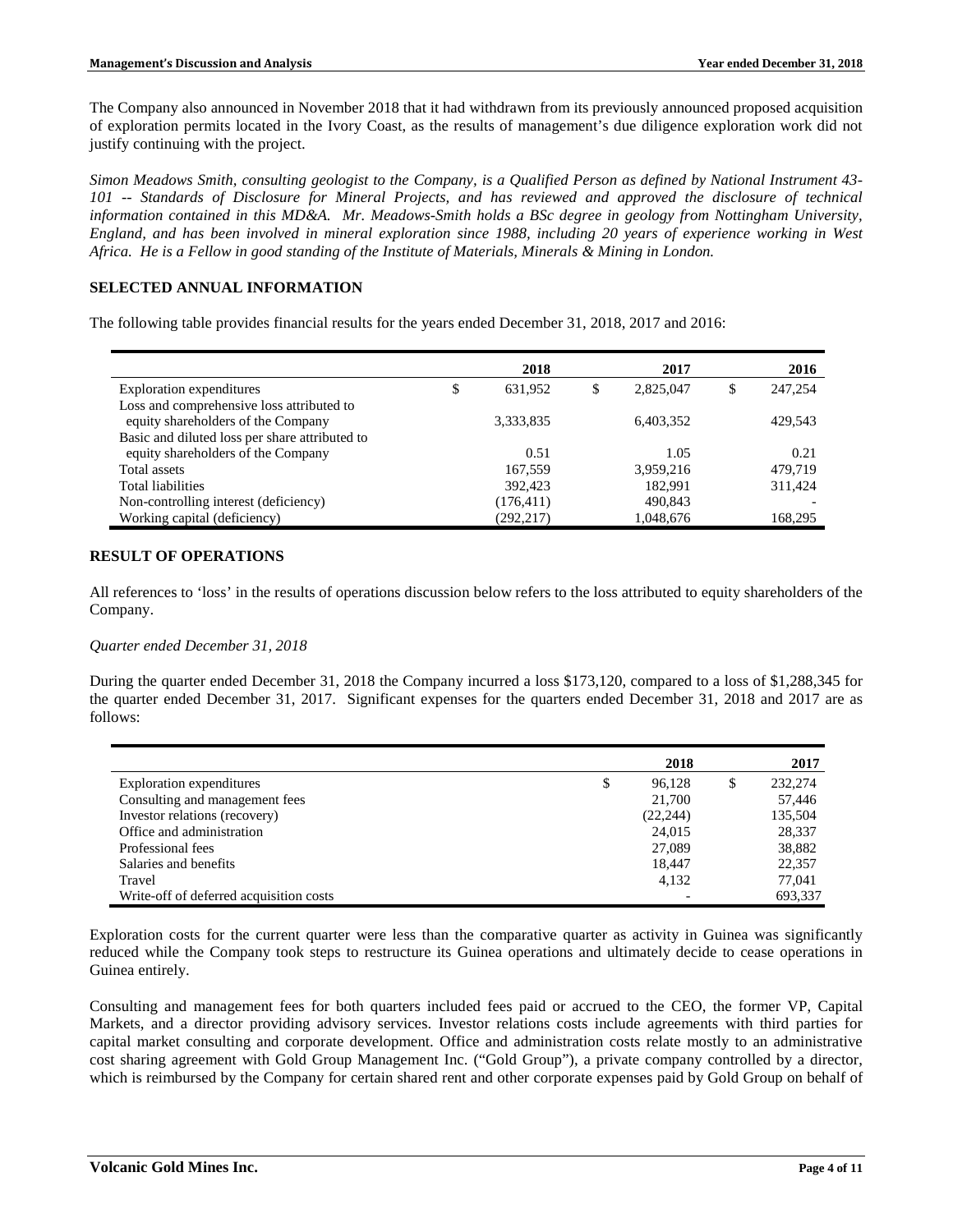the Company. Salaries and benefits costs relate primarily to Gold Group which provides administrative personnel, including the Company's CFO and Corporate Secretary.

### *Year ended December 31, 2018*

During the year ended December 31, 2018 the Company incurred a loss of \$3,333,835, compared to a loss of \$6,403,352 for the year ended December 31, 2017. Significant expenses and recoveries for the year ended December 31, 2018 and 2017 are as follows:

|                                                                 | 2018          | 2017            |
|-----------------------------------------------------------------|---------------|-----------------|
| Exploration expenditures                                        | \$<br>631,952 | \$<br>2,825,047 |
| Consulting and management fees                                  | 133,200       | 241,641         |
| Investor relations                                              | 153,152       | 546,650         |
| Office and administration                                       | 106,506       | 104,867         |
| Professional fees                                               | 63.201        | 71,525          |
| Regulatory and filing fees                                      | 13.450        | 23,027          |
| Salaries and benefits                                           | 91,495        | 89,560          |
| Share-based payments (relating to value of stock option grants) |               | 1,830,353       |
| Travel                                                          | 72,674        | 155,684         |
| Write-off of mineral property costs                             | 2,671,533     |                 |
| Write-off of deferred acquisition costs                         | 43,569        | 693,337         |
| Recovery on write-off of accounts payables                      |               | 49,750          |

The loss for the year ended December 31, 2018 was significantly impacted by write-offs of mineral property costs totalling \$2,671,533, of which \$2,605,605 was related to the Mandiana Project. The Company incurred a higher loss for the year ended December 31, 2017 due to significantly higher exploration costs than the current year and a non-cash share-based payments expense of \$1,830,353 related to the granting of stock options, whereas there was no such expense for the current year. Exploration costs for the comparative year related to activity on the Mandiana and other projects in Guinea while exploration costs for the current year included new activity in the Ivory Coast but significantly reduced activity in Guinea. The write-off of deferred acquisition costs recorded during the current year relate to a Seimana Project option agreement which, after performing due diligence procedures, the Company decided to terminate. The write-off of deferred acquisition costs during the comparative year relate to the Company not continuing with an option agreement on the WAMA property.

As in the quarterly comparison, consulting and management fees consist of fees paid or accrued to the CEO, the former VP, Capital Markets, and a director providing advisory services. The comparative year consulting costs also included payments to Radius Gold Inc., a company with a common director, for reimbursement of personnel costs prior to the Mandiana acquisition. Investor relations costs, office and administration and salaries and benefits are for the same services described in the quarterly comparison. Professional fees for both the current and comparative years relate mostly to legal fees associated with corporate and property transaction activity. The recovery on write-off of accounts payable in the comparative year relates to an amount owing to a director of the Company for past services, a portion of which the director agreed to waive.

# **SUMMARY OF QUARTERLY RESULTS**

The Company's quarterly asset total, capitalized mineral property costs, working capital balance and operating results over the last eight quarters are summarized as follows:

|                                                                                         | Dec $'18$  | Sept '18                 | June $18$   | Mar '18     | Dec $'17$   | Sept '17    | June $'17$  | Mar $'17$   |
|-----------------------------------------------------------------------------------------|------------|--------------------------|-------------|-------------|-------------|-------------|-------------|-------------|
| Total assets                                                                            | \$167,559  | \$291,342                | \$3,194,231 | \$3,616,449 | \$3,959,216 | \$4,710,674 | \$6,026,223 | \$7,460,714 |
| Mineral properties                                                                      | ٠          | $\overline{\phantom{a}}$ | 2,671,533   | 2,631,387   | 2,605,605   | 2.001.276   | 2.001.276   | 2,001,276   |
| Working capital (deficiency)<br>Loss and comprehensive loss<br>attributed to equity     | (292, 217) | (116, 875)               | 220,559     | 637,928     | 1,048,676   | 1,641,285   | 2,493,624   | 5,050,971   |
| shareholders of the Company<br>Basic and diluted loss per share<br>attributed to equity | 173.120    | 2,359,287                | 417.682     | 383,746     | 1,288,345   | 857,938     | 1.800.330   | 2,456,739   |
| shareholders of the Company                                                             | 0.02       | 0.36                     | .07         | .06         | 0.14        | 0.14        | 0.28        | 0.49        |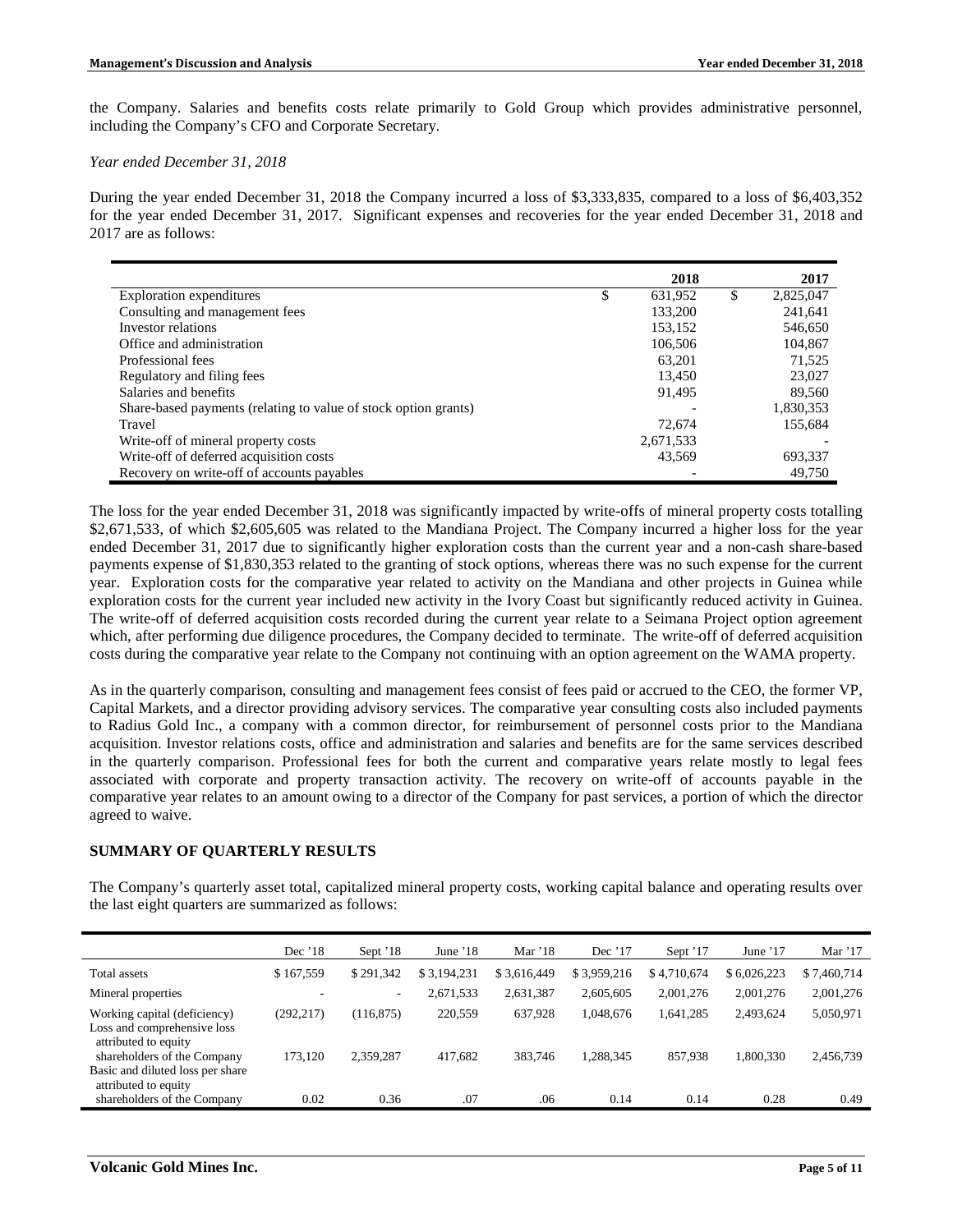Prior to the quarters presented, the Company had minimal business activity. With property investigation activities in the latter part of 2016 and the completion of the Mandiana property acquisition in the quarter ended March 31, 2017, the Company became significantly more active, hired a new President of the Company and engaged several consultants. With exploration activity on the Mandiana and other properties in Guinea, there were higher operating expenses for the four quarters ended December 31, 2017. Throughout the four most recent quarters presented, operating expenses were lower while the Company attempted to restructure its Guinea operations.

During the quarter ended September 31, 2018, total assets were significantly reduced and the carrying costs of mineral properties reduced to nil due to mineral property acquisition costs totalling \$2,671,533 being written off. The losses for the quarters ended June 30, 2017 and March 31, 2017 were higher than most other quarters presented as they included a noncash share-based compensation expense of \$98,123 and \$1,732,230, respectively, relating to the granting of stock options whereas there was no such expense for the other quarters.

# **LIQUIDITY AND CAPITAL RESOURCES**

The Company has financed its operations to date primarily through the issuance of common shares. The Company's exploration activities do not provide a source of income and therefore the Company has a history of losses and an accumulated deficit.

As at December 31, 2018, the Company had current assets of \$100,206 and current liabilities of \$378,633, resulting in a working capital deficiency of \$292,217. Current liabilities include a total of \$194,590 owing to directors and a former officer of the Company for accrued fees and expenses.

Subsequent to December 31, 2018, the Company issued common shares of the Company to directors and a former officer of the Company to settle debt totaling \$192,031, and the Company raised gross proceeds of \$375,000 by way of a private placement financing.

With the private placement proceeds raised subsequent to yearend, the Company expects its current capital resources to be sufficient to cover its corporate operating costs over the next twelve months but not exploration expenditures, if any. As such, the Company will seek to raise additional capital as needed but recognizes the uncertainty attached thereto.

Net cash used in operating activities during the year ended December 31, 2018 was \$1,003,923 (2017: \$4,250,184).

Net cash used in investing activities during the year ended December 31, 2018 was \$68,518 (2017: \$949,673).

Net cash provided from financing activities during the year ended December 31, 2018 was \$Nil (2017: \$5,882,227).

The Company's consolidated financial statements have been prepared on a going concern basis which assumes that the Company will be able to realize its assets and discharge its liabilities in the normal course of business for the foreseeable future. The Company's continuing operations rely on the ability of the Company to continue to raise capital as and when needed.

# **FINANCIAL AND CAPITAL RISK MANAGEMENT**

Financial assets and liabilities are classified in the in the fair value hierarchy according to the lowest level of input that is significant to the fair value measurement. Assessment of the significant of a particular input to the fair value measurement requires judgement and may affect placement within the fair value hierarchy levels. The hierarchy is as follows:

- Level 1: quoted prices (unadjusted) in active markets for identical assets or liabilities.
- Level 2: inputs other than quotes prices included in Level 1 that are observable for the asset or liability, either directly (i.e., as prices) or indirectly (i.e., derived from prices).
- Level 3: inputs for the asset or liability that are not based on observable market data (unobservable inputs).

The carrying value of receivables and accounts payable and accrued liabilities approximates fair value due to the short term nature of the financial instruments. Cash is valued at a level 1 fair value measurement and is classified as fair value through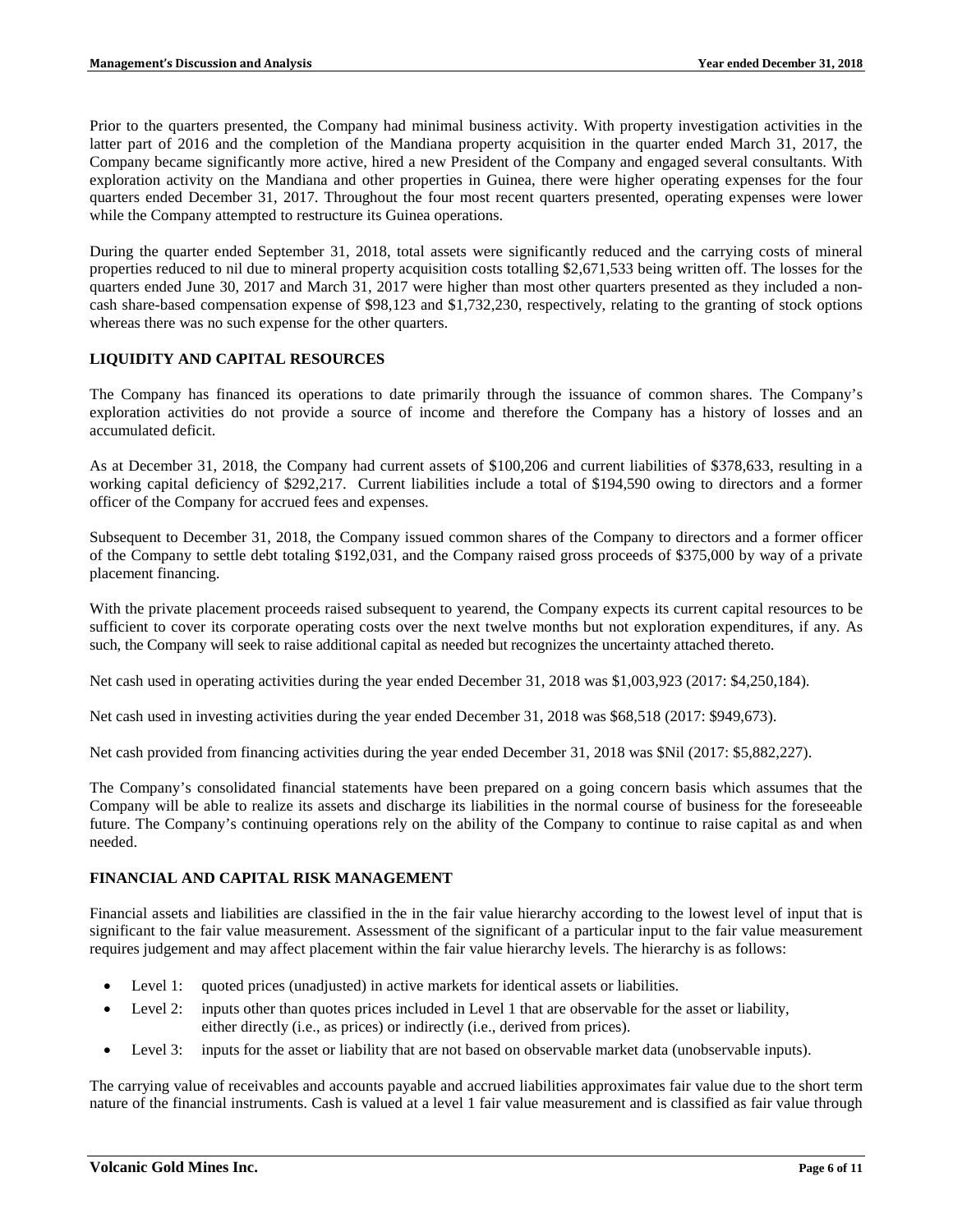profit or loss. Receivables and long-term deposits are classified as amortized cost. Accounts payable and accrued liabilities are classified as amortized cost.

The Company is exposed to varying degrees to a variety of financial instrument related risks:

### *Credit risk*

Credit risk is the risk of an unexpected loss if a customer or third party to a financial instrument fails to meet its contractual obligations.

The Company's cash is held in accounts at a large Canadian financial institution. The Company has no investment in asset backed commercial paper.

# *Liquidity risk*

Liquidity risk is the risk that the Company will not be able to meet its financial obligations as they fall due.

The Company manages liquidity risk through its capital management as outlined below. Accounts payable and accrued liabilities are due within one year.

### *Market risk*

Market risk is the risk of loss that may arise from changes in market factors such as interest rates, foreign exchange rates, and commodity and equity prices.

a) Interest rate risk

The Company's exposure to interest rate risk arises from the interest rate impact on cash. The Company's practice has been to invest cash at floating rates of interest, in order to maintain liquidity, while achieving a satisfactory return for shareholders. There is minimal risk that the Company would recognize any loss as a result of a decrease in the fair value of any guaranteed bank investment certificates included in cash as they are generally held with large financial institutions. As at December 31, 2018, the Company is not exposed to significant interest rate risk.

b) Foreign currency risk

The Company is exposed to financial risk related to the fluctuation of foreign currency rates. During the year ended December 31, 2018, the Company operated in Canada and the Republic of Guinea. A substantial portion of the Company's expenses are incurred in US dollars. A significant change in the currency exchange rate between the Canadian dollar relative to the US dollar could have an effect on the Company's results of operations, financial position or cash flows. The Company has not hedged its exposure to currency fluctuations. As at December 31, 2018 and 2017, the Company is exposed to currency risk through the following financial assets and liabilities denominated in currencies other than the Canadian dollar:

| As at December 31,                       | 2018                                      | 2017                                      |                                             |       |  |
|------------------------------------------|-------------------------------------------|-------------------------------------------|---------------------------------------------|-------|--|
|                                          | <b>US Dollars</b><br>(CDN)<br>equivalent) | <b>US Dollars</b><br>(CDN)<br>equivalent) | <b>Guinea Franc</b><br>(CDN)<br>equivalent) |       |  |
| Cash                                     | \$<br>5,308                               | \$<br>20,134                              | \$                                          |       |  |
| Amounts receivable                       |                                           |                                           |                                             | 2,638 |  |
| Accounts payable and accrued liabilities | (107, 515)                                | (56,997)                                  |                                             |       |  |
| Net exposure                             | \$<br>(102.207)                           | \$<br>(36, 863)                           |                                             | 2,638 |  |

Based on the above net exposure as at December 31, 2018, and assuming all other variables remain constant, a 10% depreciation or appreciation of the Canadian dollar against the US dollar would result in an increase/decrease of approximately \$10,200 in the Company's net loss and comprehensive loss for the year ended December 31, 2018 (2017: \$3,400).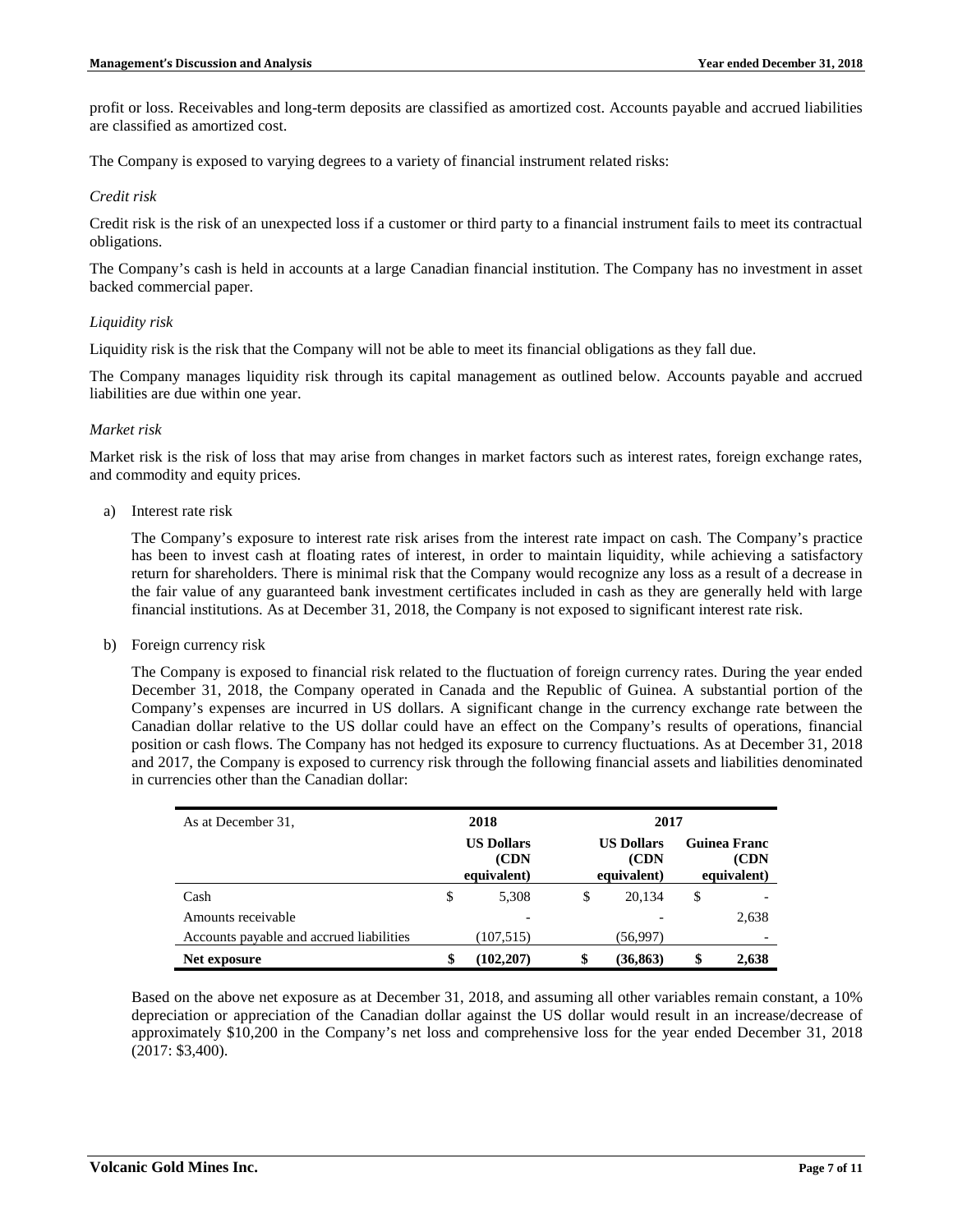c) Price risk

The Company is exposed to price risk with respect to commodity prices, particularly gold. The Company closely monitors commodity prices to determine the appropriate course of action to be taken by the Company.

# **OUTSTANDING SHARE DATA**

At the date of this MD&A, the Company had outstanding 8,603,880 common shares and the following stock options and warrants:

| No. of options  | <b>Exercise price</b> | <b>Expiry date</b> |
|-----------------|-----------------------|--------------------|
| 514,284         | \$4.20                | March 14, 2027     |
| 32,143          | \$4.20                | June 26, 2027      |
| 546,427         |                       |                    |
|                 |                       |                    |
|                 |                       |                    |
| No. of warrants | <b>Exercise price</b> | <b>Expiry date</b> |
| 1,500,000       | \$0.35                | April 15, 2020     |
| 1,851,237       | \$5.60                | March 8, 2022      |

# **TRANSACTIONS WITH RELATED PARTIES**

The Company had transactions during the years ended December 31, 2018 and 2017 with related parties consisting of directors, officers and the following companies with common directors or officers:

| <b>Related party</b>                      | <b>Nature of transactions</b>                         |
|-------------------------------------------|-------------------------------------------------------|
| Radius Gold Inc. ("Radius")               | Shared administrative and exploration related charges |
| Gold Group Management Inc. ("Gold Group") | Shared office and administrative related charges      |
| Mill Street Services Ltd. ("Mill Street") | Consulting services                                   |
| Andros Capital Corp. ("Andros")           | Consulting services                                   |

Balances and transactions with related parties not disclosed elsewhere in these consolidated financial statements are as follows:

a) During the periods ended December 31, 2018 and 2017, the Company reimbursed Gold Group, a private company controlled by a director of the company, for the following costs:

|                                      | Three months ended December 31, |    |        | Year ended December 31, |         |    |         |
|--------------------------------------|---------------------------------|----|--------|-------------------------|---------|----|---------|
|                                      | 2018                            |    | 2017   |                         | 2018    |    | 2017    |
| General and administrative expenses: |                                 |    |        |                         |         |    |         |
| Office and administration            | \$<br>16.842                    | S  | 18.562 | S                       | 71.156  | -S | 68,631  |
| Salaries and benefits                | 18,448                          |    | 22,357 |                         | 87,683  |    | 85,825  |
| Shareholder communications           |                                 |    | 71     |                         | 1.515   |    | 2,491   |
| Transfer agent and regulatory fees   | 100                             |    | 50     |                         | 3,492   |    | 7,999   |
| Travel and accommodation             | 1,599                           |    | 2.780  |                         | 15,066  |    | 30,584  |
|                                      | \$<br>36,989                    | \$ | 43,820 | \$                      | 178.912 |    | 195,530 |

Gold Group is reimbursed by the Company for certain shared costs and other business related expenses paid by Gold Group on behalf of the Company. Salaries and benefits for the years ended December 31, 2018 and 2017 include those for the Chief Financial Officer and the Corporate Secretary.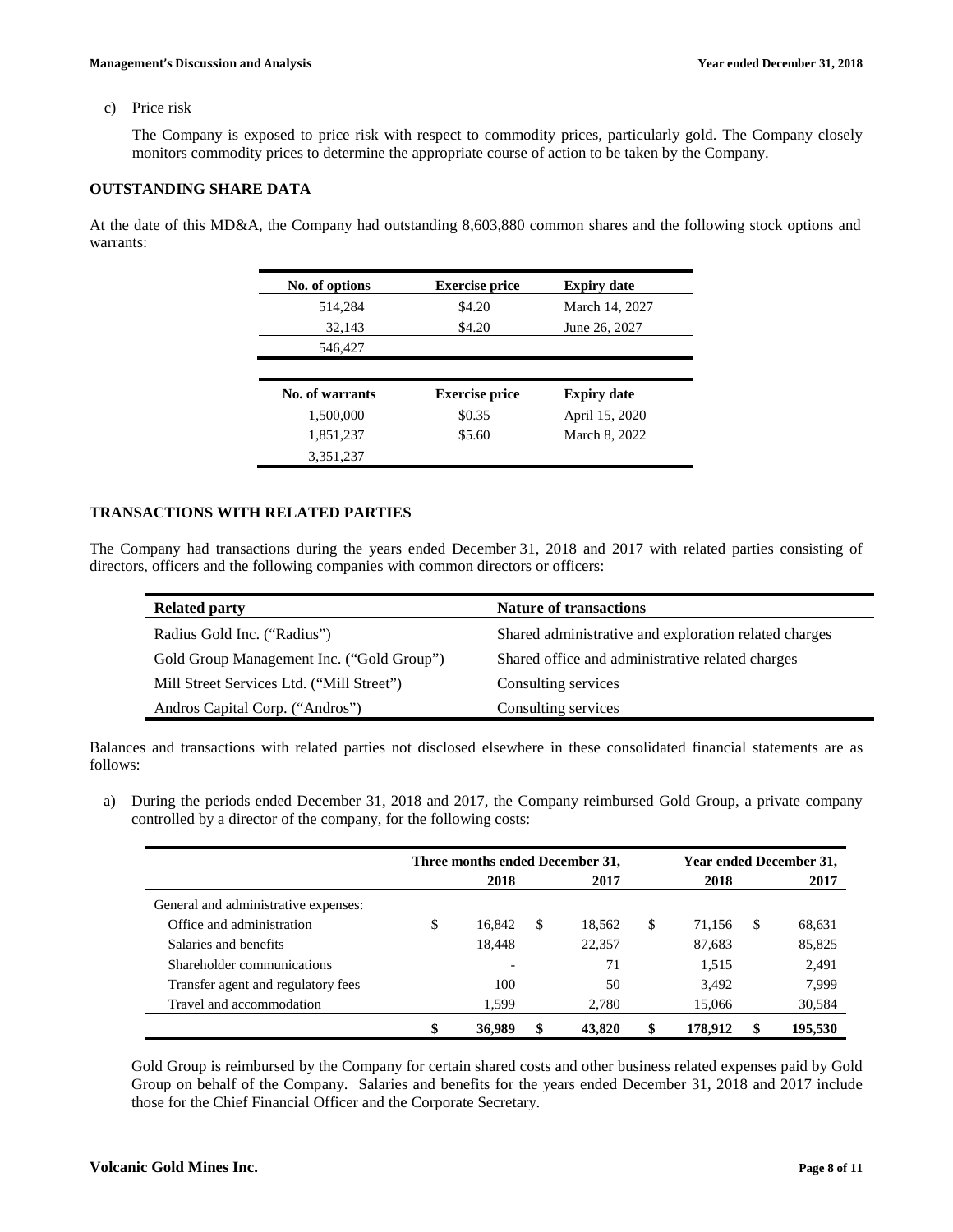- b) During the year ended December 31, 2018, the Company reimbursed Radius, a company with a common director, \$Nil (2017: \$55,051) for personnel, investor relations and travel costs incurred on the Company's behalf.
- c) During the year ended December 31, 2017, an amount of \$49,750 owing to a director for past services was waived by the director and written off by the Company.
- d) Prepaid expenses and deposits as of December 31, 2018 includes an amount of \$2,074 (2017: \$167) paid to Gold Group.
- e) Long-term deposits as of December 31, 2018 consists of \$61,000 (2017: \$61,000) paid to Gold Group as a deposit pursuant to the Company's office and administrative services agreement with Gold Group.
- f) Included in accounts payable and accrued liabilities as of December 31, 2018 was \$60,302 (2017: \$18,411) owing to Gold Group and \$194,590 (2017: \$76,197) owing to directors and a former officer of the Company. The amount for Gold Group is due on a monthly basis and secured by a deposit. The amounts owing to directors and officers are unsecured, interest-free and have no specific terms of repayment.

The Company has identified certain of its directors and senior officers as its key management personnel. Included for the periods ended December 31, 2018 and 2017 are the following items paid or accrued to key management personnel and/or companies with common directors.

|                                                            | Three months ended December 31, |    |         | Year ended December 31, |     |           |
|------------------------------------------------------------|---------------------------------|----|---------|-------------------------|-----|-----------|
|                                                            | 2018                            |    | 2017    | 2018                    |     | 2017      |
| General and administrative expenses:                       |                                 |    |         |                         |     |           |
| Consulting and management fees                             | \$<br>21,700                    | S  | 90,000  | \$<br>133,200           | \$. | 163,200   |
| Salaries and benefits                                      | 5.958                           |    | 9.763   | 27,500                  |     | 26,722    |
| Professional fees - accounting<br>Share-based compensation |                                 |    |         |                         |     | 5,000     |
| (value of stock option grants)                             |                                 |    | 337,447 |                         |     | 1,034,838 |
| Exploration expenditures:                                  |                                 |    |         |                         |     |           |
| Project management                                         | 20,800                          |    | 36,000  | 128,800                 |     | 138,900   |
|                                                            | \$<br>48,458                    | \$ | 473.210 | 289,500                 |     | 1.368.660 |

Key management compensation includes consulting fees paid to Mill Street, a company controlled by the Executive Chairman of the Company, and to Andros, a company controlled by the former Vice President, Capital Markets.

The value of stock option grants recorded as share-based compensation made to directors not specified as key management personnel during the year ended December 31, 2017 was \$134,979.

# **ADOPTION OF NEW ACCOUNTING STANDARD**

On January 1, 2018, the Company adopted IFRS 9 – Financial Instruments ("IFRS 9") which replaced IAS 39 – Financial Instruments: Recognition and Measurement. IFRS 9 provides a revised model for classification and measurement of financial assets, including a new expected credit loss ("ECL") impairment model. The revised model for classifying financial assets results in classification according to their contractual cash flow characteristics and the business models under which they are held. IFRS 9 also introduces a reformed approach to hedge accounting. IFRS 9 largely retains the existing requirements in IAS 39 for the classification of financial liabilities. The standard is effective for annual periods beginning on or after January 1, 2018. IFRS 9 did not have a material impact on the Company's classification and measurement of financial assets and liabilities. The standard also had no impact on the carrying amounts of our financial instruments at the transition date.

# **FUTURE ACCOUNTING CHANGES**

The Company will be required to adopt the following standard and amendments issued by the IASB as described below.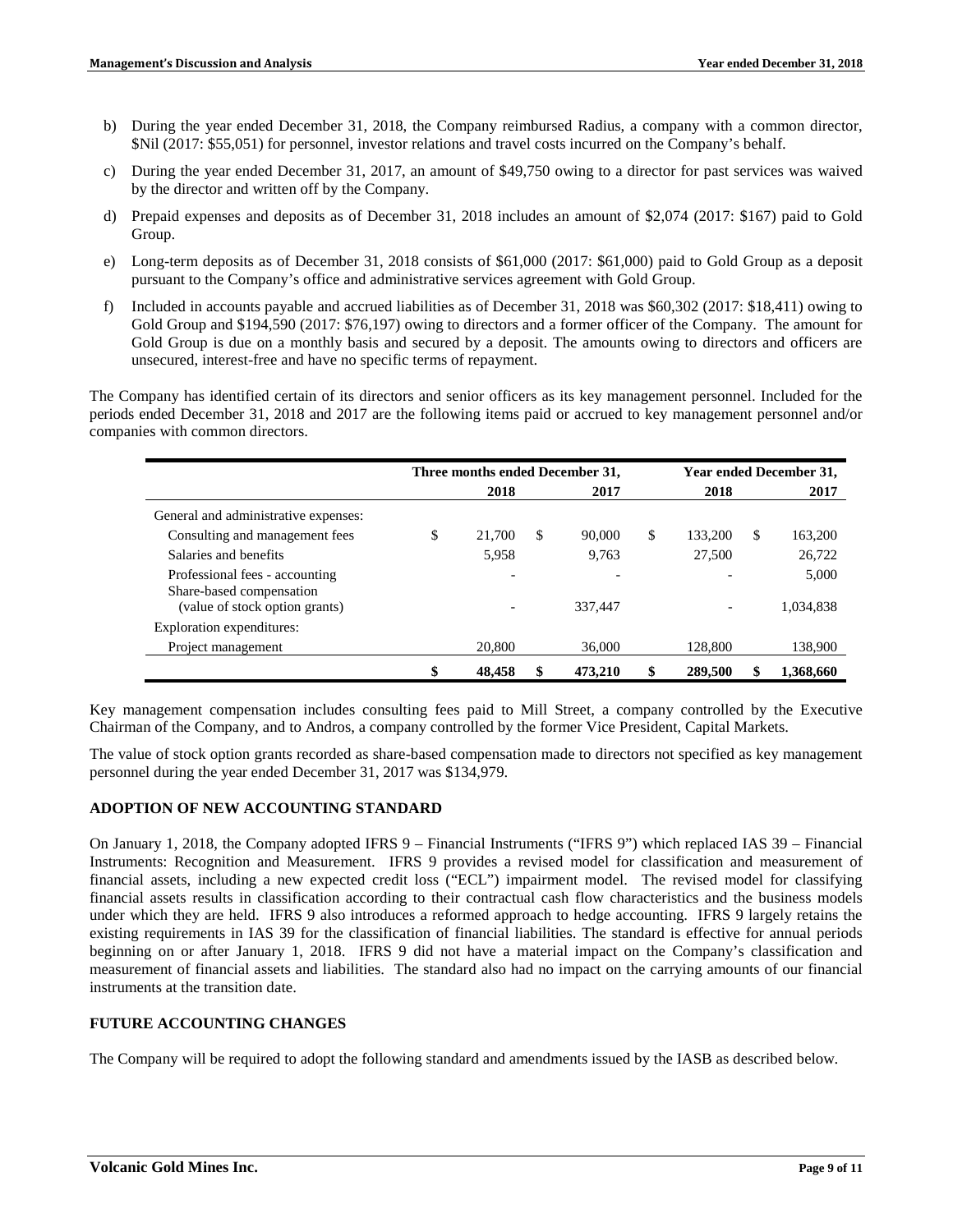### *IFRS 16 Leases*

On January 13, 2016, the IASB issued IFRS 16 Leases of which requires lessees to recognize assets and liabilities for most leases. For lessors, there is little change to the existing accounting in IAS 17 Leases. The new standard will be effective for the Company's annual period beginning January 1, 2019.

The Company does not anticipate the adoption of IFRS 16 to have a significant impact on its financial statements.

# *IFRS 17 Insurance Contracts*

IFRS 17 is a new standard that requires insurance liabilities to be measured at a current fulfillment value and provides a more uniform measurement and presentation approach for all insurance contracts. These requirements are designed to achieve the goal of a consistent, principle-based accounting for insurance contracts. IFRS 17 supersedes IFRS 4, *Insurance Contracts*, and related interpretations.

This standard will be effective for the Company's annual period beginning January 1, 2021. The Company has yet to assess the impact of IFRS 17 on its financial statements.

# **RISKS AND UNCERTAINTIES**

The operations of the Company are highly speculative due to the high-risk nature of its business in the mineral exploration industry. Companies in the exploration stage face a variety of risks and, while unable to eliminate all of them, the Company aims at managing and reducing such risks as much as possible. The Company faces a variety of risk factors such as, but not limited to, the following:

### *Mineral Property Exploration and Mining Risks*

The business of mineral deposit exploration and extraction involves a high degree of risk. Few properties that are explored ultimately become producing mines. At present, the Company has no properties with a known commercial ore deposit. The main operating risks include: securing adequate funding to maintain and advance future exploration properties; ensuring ownership of and access to mineral properties by confirmation that option agreements, claims and leases are in good standing; and obtaining permits for drilling and other exploration activities.

#### *Joint Venture Funding Risk*

The Company's strategy includes seeking partners through joint ventures to fund future exploration and project development. The main risk of this strategy is that funding partners may not be able to raise sufficient capital in order to satisfy exploration and other expenditure terms in a particular joint venture agreement. As a result, exploration and development of future property interests may be delayed depending on whether the Company can find another partner or has enough capital resources to fund the exploration and development on its own.

#### *Commodity Price Risk*

The Company is exposed to commodity price risk. Declines in the market price of gold, base metals and other minerals may adversely affect the Company's ability to raise capital or attract joint venture partners in order to fund its ongoing operations. Commodity price declines could also reduce the amount the Company would receive on the disposition of future mineral properties to a third party.

#### *Financing and Share Price Fluctuation Risks*

The Company has limited financial resources, has no source of operating cash flow and has no assurance that additional funding will be available to it for further exploration and development of projects. Exploration and development of future projects may be dependent upon the Company's ability to obtain financing through equity or debt financing or other means. Failure to obtain this financing could result in delay or indefinite postponement of exploration and development which could result in the loss of properties.

Securities markets have at times in the past experienced a high degree of price and volume volatility, and the market price of securities of many companies, particularly those considered to be exploration stage companies such as the Company, have experienced wide fluctuations in share prices which have not necessarily been related to their operating performance, underlying asset values or prospects. There can be no assurance that these kinds of share price fluctuations will not occur in